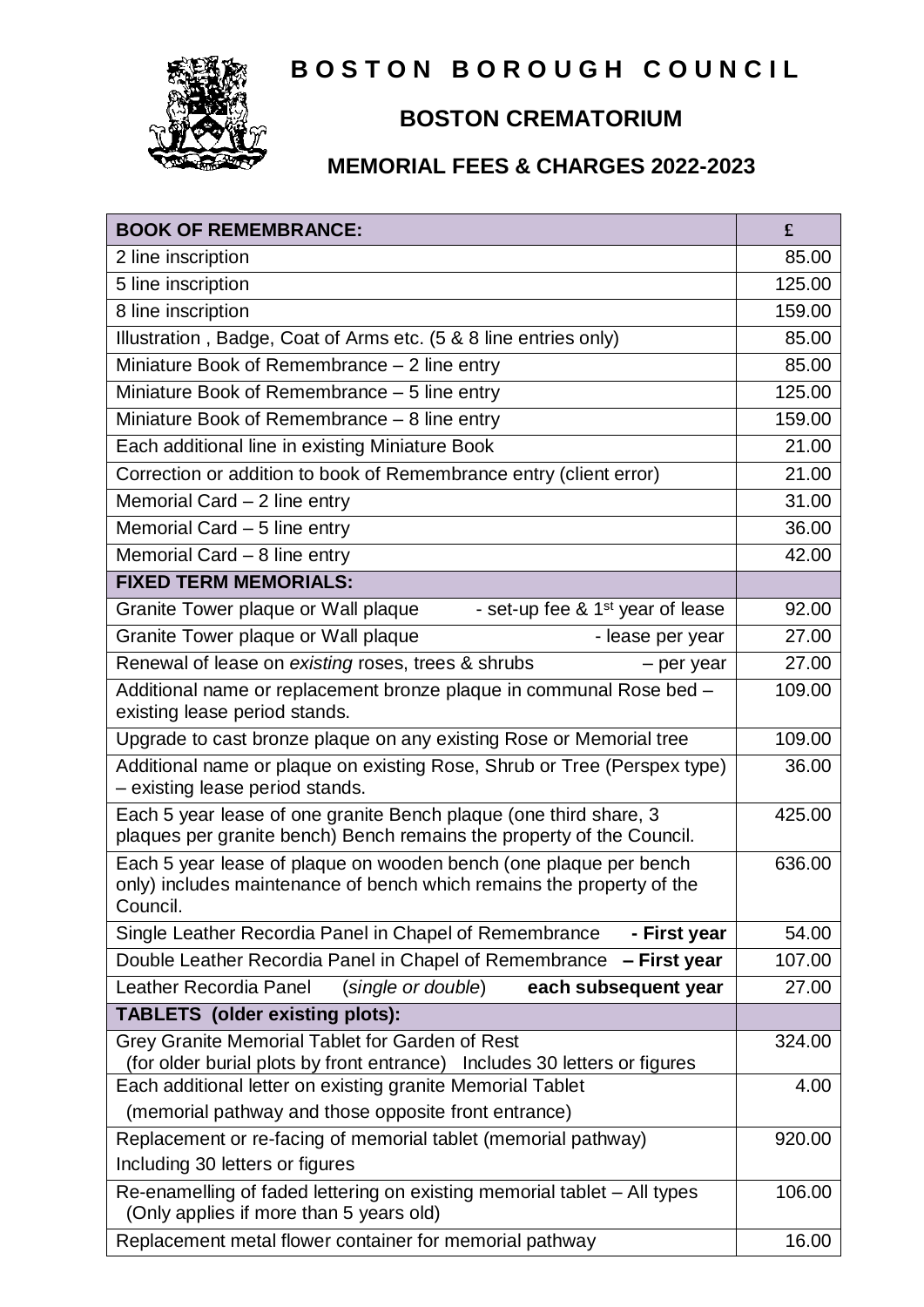### **BOSTON CREMATORIUM**

### **MEMORIAL FEES AND CHARGES 2022 - 2023**

#### (CONTINUED)

| ABOVE GROUND GRANITE ASHES VAULTS                                             |          |
|-------------------------------------------------------------------------------|----------|
| Placement of ashes in above-ground granite vault, including inscribed         |          |
| plaque urn and vase<br>- 10 year lease                                        | 995.00   |
| - 20 year lease                                                               | 1,497.00 |
| - 30 year lease                                                               | 1,996.00 |
| - 50 year lease                                                               | 3,152.00 |
| Supplement for each additional casket of ashes placed during same             | 64.00    |
| (or if large casket containing two sets of ashes)<br>appointment              |          |
| Ceramic photo plaque on vault plaque<br>- per each photo                      | 139.00   |
| 2nd placement in existing granite vault or columbarium niche (remaining       | 280.00   |
| lease period stands). Includes inscribed granite tablet, inscription and urn. |          |
| <b>COLUMBARIUM NICHES</b>                                                     |          |
| Placement of ashes in columbarium niche, includes inscribed granite           |          |
| tablet and urn<br>- 10 year lease                                             | 577.00   |
| - 20 year lease                                                               | 867.00   |
| - 30 year lease                                                               | 1,156.00 |
| - 50 year lease                                                               | 2,070.00 |
| - per each photo<br>Ceramic photo plaque on columbarium plaque                | 139.00   |
| Supplement for each additional urn of ashes placed during same                | 64.00    |
| (or if large urn containing two sets of ashes)<br>appointment                 |          |

| <b>BABIES MEMORIAL:</b>                                                      |       |
|------------------------------------------------------------------------------|-------|
| Plaque mounted on Babies Memorial wall - initial set up charge & 1st<br>year | 58.00 |
| Lease of plaque on Babies Memorial<br>- per each year                        | 16.00 |

#### *All prices include VAT at 20% and will remain effective until 31st March 2023 or until the issue of any superceding table of fees.*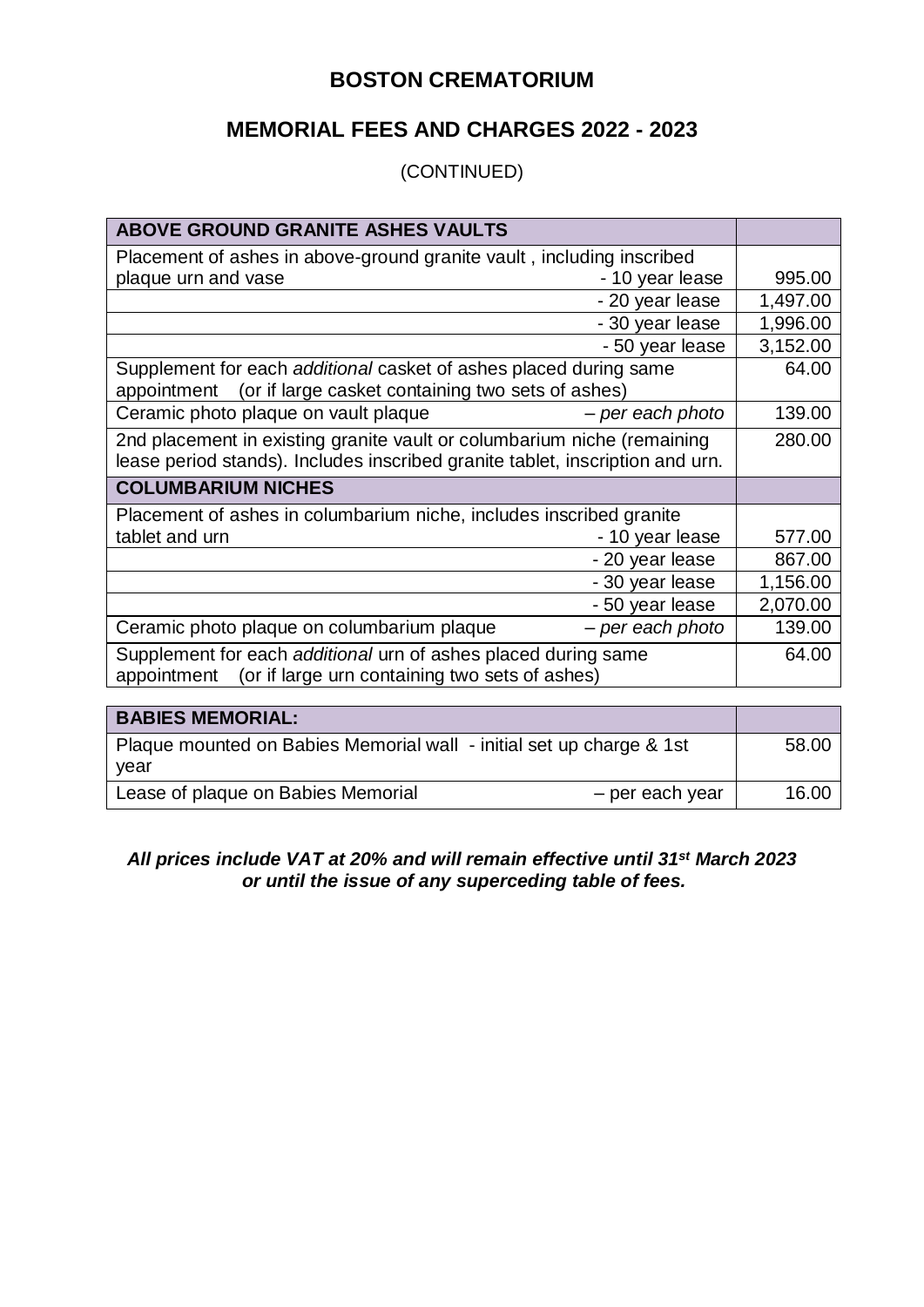

# **BOSTON BOROUGH COUNCIL**

# **BOSTON & FOSDYKE CEMETERIES**

### **FEES & CHARGES FOR 2022 - 2023**

| <b>BURIAL FEES:</b>                                                                                                                                                                      | £            |
|------------------------------------------------------------------------------------------------------------------------------------------------------------------------------------------|--------------|
| Burial Fee - Adult (18 years +) (Resident of Borough)                                                                                                                                    | 890.00       |
| Burial Fee - Adult (non-resident of Borough within 5 years)                                                                                                                              | 1780.00      |
| Burial Fee - Child (Stillbirth to 17 years +)                                                                                                                                            | No charge    |
| Burial Fee - Non viable foetus or body tissues resulting from P.M.                                                                                                                       | No charge    |
| Excavation of grave space in preparation for construction of a below<br>ground vault.                                                                                                    | <b>P.O.A</b> |
| Re-opening of grave for interment in existing vault                                                                                                                                      | 890.00       |
| (excavation & re-filling)                                                                                                                                                                |              |
| Exhumation of Coffined body from cemetery                                                                                                                                                | <b>P.O.A</b> |
| Interment (beneath surface) or exhumation of cremated remains in<br>cemetery                                                                                                             | 160.00       |
| Scatter (on surface) of Cremated Remains in cemetery                                                                                                                                     | 68.00        |
| Officer attendance at witnessed scattering or interment of ashes<br>Note: fee is in addition to standard interment and scatter fees                                                      | 30.00        |
| Cremated remains placed in coffin for interment                                                                                                                                          | 85.00        |
| Double Interment or exhumation of cremated remains,                                                                                                                                      | 240.00       |
| (one excavation, 2 caskets or both in same casket)                                                                                                                                       |              |
| <b>GRAVE &amp; MEMORIAL RIGHTS:</b>                                                                                                                                                      |              |
| Purchase of Exclusive Right of Burial – 1 <sup>st</sup> interment must be full<br>coffined burial* - Single Grave Space (includes Memorial Permit)                                       | 1200.00      |
| Purchase of Exclusive Right of Burial - for the burial of a non-resident -<br>1 <sup>st</sup> interment must be full coffined burial* - Single Grave Space<br>(includes Memorial Permit) | 2400.00      |
| Purchase of Exclusive Right of Burial - Cremated Remains plot at<br><b>FOSDYKE Cemetery (includes Memorial Permit)</b>                                                                   | 583.00       |
| Purchase of Exclusive Right of Burial – Child Grave (includes Memorial<br>(excludes children buried in adult plots for future adult use)<br>Permit)                                      | No charge    |
| Permit for additional inscription on existing memorial                                                                                                                                   | 49.00        |
| Permit for Vase (unpurchased graves)                                                                                                                                                     | 79.00        |
| Administration fee to transfer ownership of Exclusive Rights of Burial                                                                                                                   | 38.00        |
| Administration fee for surrender of Exclusive Right of Burial or<br>rectification to change to alternative grave space                                                                   | 59.00        |

*\*further interments of cremated remains may follow only after coffined burial*

*These charges are effective from 1st April 2022 and will remain effective until 31st March 2023 or until the issue of any superceding table of fees.*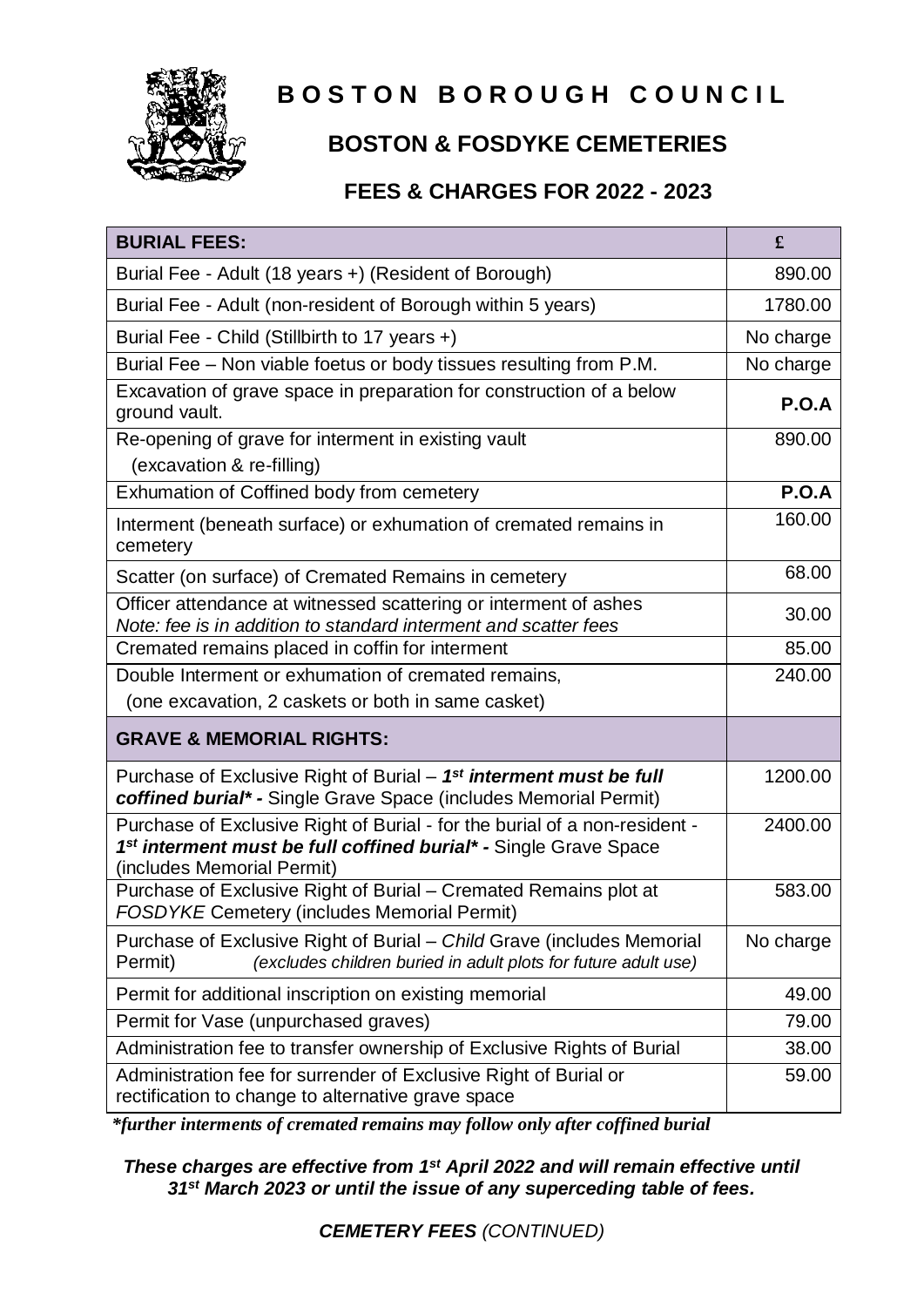| <b>FAMILY HISTORY SEARCHES:</b>                                                                             | £         |
|-------------------------------------------------------------------------------------------------------------|-----------|
| To locate names in the indexes & registers through to identification of the<br>graves on site $-$ per grave | 3.00      |
| Non-genealogical searches, or name not found in index                                                       | No charge |
|                                                                                                             |           |
| <b>GRAVE MAINTAINENCE FEES</b>                                                                              | £         |
| <b>EXISTING CONTRACTS ONLY (Renewal fees)</b><br>(including VAT)                                            |           |
| Annual Summer & Winter planting - Single grave                                                              | 115.00    |
|                                                                                                             |           |
| Annual Summer & Winter planting - Double grave                                                              | 230.00    |
| Annual Summer & Winter planting - Triple grave                                                              | 345.00    |
| Annual Summer & Winter planting - Quadruple grave                                                           | 460.00    |

*These charges are effective from 1st April 2022 and will remain effective until 31st March 2023 or until the issue of any superceding table of fees.*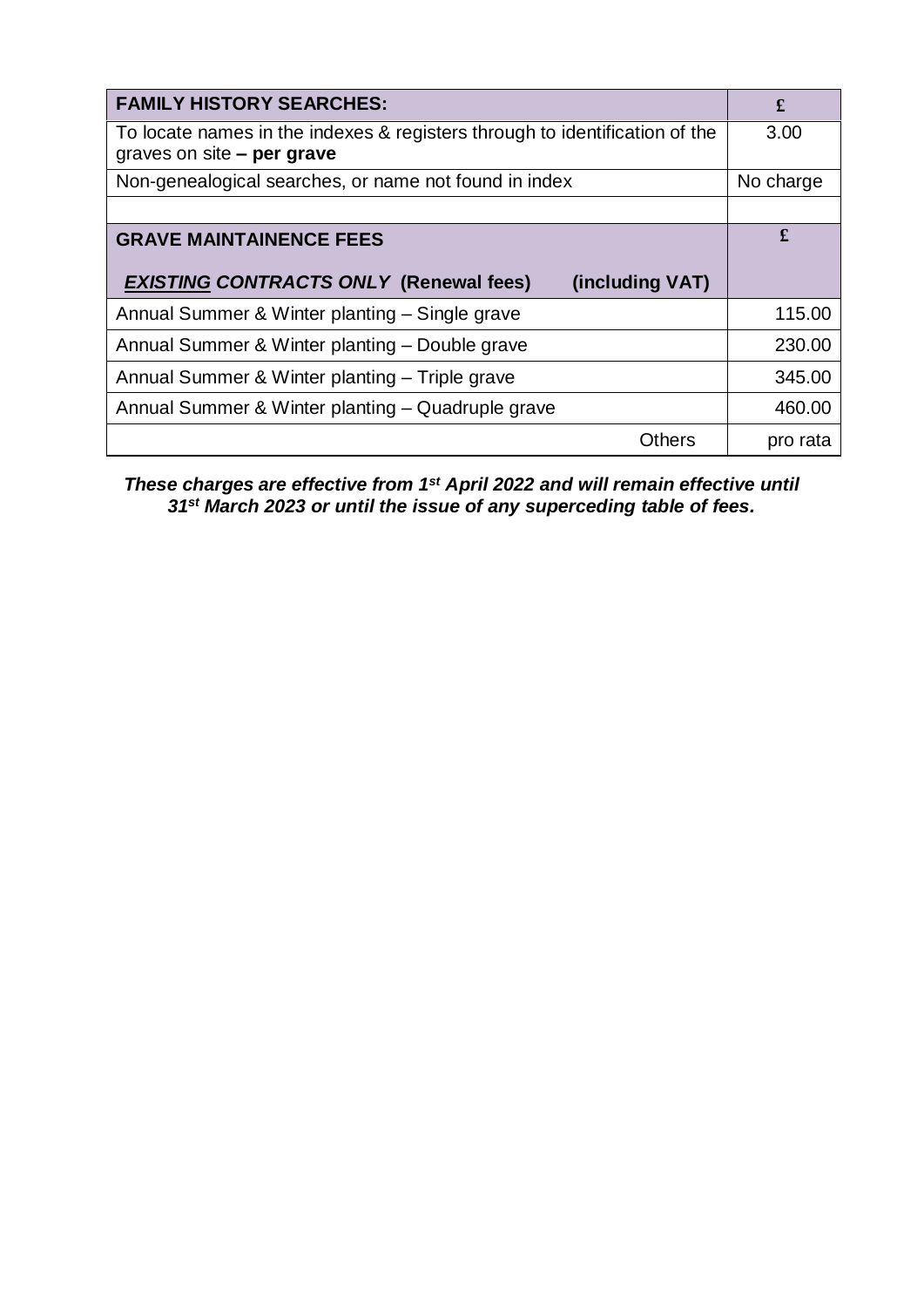## **B O S T O N B O R O U G H C O U N C I L**



### **BOSTON CREMATORIUM**

#### **FEES & CHARGES FOR 2022 - 2023**

*Cremation fees include: use of the chapel for up to 55 minutes, Medical Referee fee, recorded music, Biobox container and unwitnessed scattering. Organists can be engaged by the family at their own cost. Additional fees apply for extra chapel services – listed separately below. We do not levy an environmental surcharge.*

| <b>CREMATION AND CHAPEL FEES</b>                                                                                                  | £                   |
|-----------------------------------------------------------------------------------------------------------------------------------|---------------------|
| Cremation Fee - Adult (18+ years)                                                                                                 | 795.00              |
| Cremation Fee - Child (Stillbirth to 17+ years)                                                                                   | No charge           |
| Direct Cremation. No funeral service or mourners. 8.30am or 4.30pm<br>(cremation next day) only. Includes 2 pallbearers (wheeled) | 595.00              |
| Cremation Fee – Individual Non-viable foetus or body part resulting from<br>post mortem                                           | <b>No</b><br>Charge |
| Cremation fee - Batch cremation of pre-12-week foetuses<br>(per batch not exceeding 20)                                           | 48.00               |
| * Double funerals (i.e. 2 coffins) are charged at 2 x cremation fee,<br>and a double time slot allocated if available.            |                     |
| <b>OTHER CHAPEL FEES</b><br><i>(fees include vat)</i>                                                                             |                     |
| *Additional 60 minute slot in Chapel (when available)                                                                             | 200.00              |
| Use of Crematorium Chapel for a burial or memorial service, or for<br>training purposes - 60 minute slot (when available)         | 200.00              |
| Provision of 1 Pall bearer (using wheeled bier only)                                                                              | 25.00               |
| Provision of 2 Pall bearers (wheeled bier) (maximum & only if available)                                                          | 50.00               |
| <b>OTHER FEES:</b>                                                                                                                |                     |
| <b>Additional Certificate of Cremation</b><br>(if remains are split, or lost original)                                            | 16.00               |
| Photocopy of Registrar's or Coroner's disposal certificate                                                                        | 16.00               |
| Letter of declaration for customs - remains taken abroad                                                                          | 16.00               |
| Storage of cremated remains (after 28 days)<br>- per week                                                                         | 8.00                |
| <b>Bronze Urn</b>                                                                                                                 | 22.00               |
| Polyurn                                                                                                                           | 15.00               |